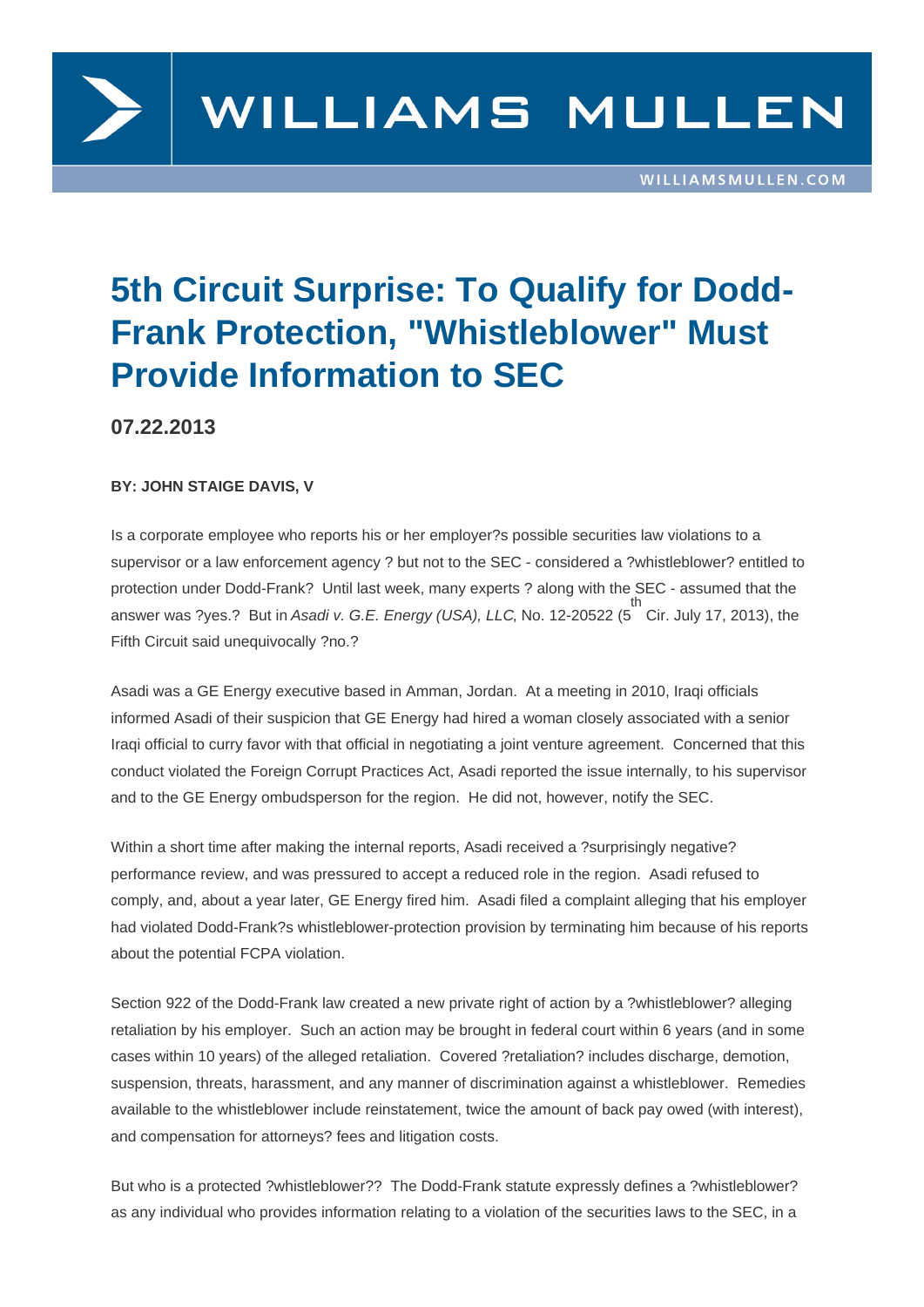manner established by the SEC. 15 U.S.C. § 78-u-6(a)(6). Thus, the definitional section of the law limits the universe of ?whistleblowers? to persons reporting directly to the SEC. But the same Dodd-Frank statute provides that a ?whistleblower? is broadly protected from retaliation by his employer because of whistleblowing actions other than reporting to the SEC, including reporting possible securities law violations to a law enforcement agency, or (as commonly occurs) to a supervisor. 15 U.S.C. § 78-u-6(h)(1)(A)(iii).

Construing Dodd-Frank?s narrow definition of ?whistleblower? alongside its broadly worded protections against retaliation, several district courts have held that the statute is either contradictory or ambiguous, and have interpreted the law to protect against retaliation certain employees who did not make disclosures to the SEC. See, e.g.,, Egan v. TradingScreen, Inc., 2011 WL 1672066 (S.D.N.Y. May 4, 2011). The SEC followed suit in promulgating its regulations to enforce the new provision. In those regulations, the Commission provided a general definition of ?whistleblower? consistent with the statute?s (as requiring reporting to the SEC), but also provided a second definition, applicable ?[f]or purposes of the anti-retaliation provisions? of Dodd-Frank, that included as a ?whistleblower? anyone who provided information either to the SEC or (in some circumstances) to a supervisor or law enforcement agency. 17 C.F.R. § 240.21F-2.

Such was the favorable state of the legal landscape when Asadi sued GE Energy in the Southern District of Texas after his termination. GE Energy moved to dismiss on two grounds: (1) even though he had reported suspected FCPA violations internally, Asadi was not a ?whistleblower? under Dodd-Frank; and (2) the statute did not apply extraterritorially. The district court granted GE Energy?s motion with prejudice, concluding that the whistleblower-protection law did not protect extraterritorial activity, and did not decide whether Asadi qualified as a whistleblower.

Remarkably, on Asadi?s appeal, the Fifth Circuit bypassed the issue of extraterritoriality addressed by the lower court, and tackled the more fundamental question of Asadi?s status as a whistleblower. In a surprisingly brief and uncluttered opinion, the court of appeals rejected the contrary district court cases, swept aside the SEC?s ?expansive? interpretation of the law, and affirmed the lower court?s dismissal of the suit on the ground that Dodd-Frank?s plain and unambiguous definition of ?whistleblower? meant what it said, and required a disclosure to the SEC that Asadi had never made.